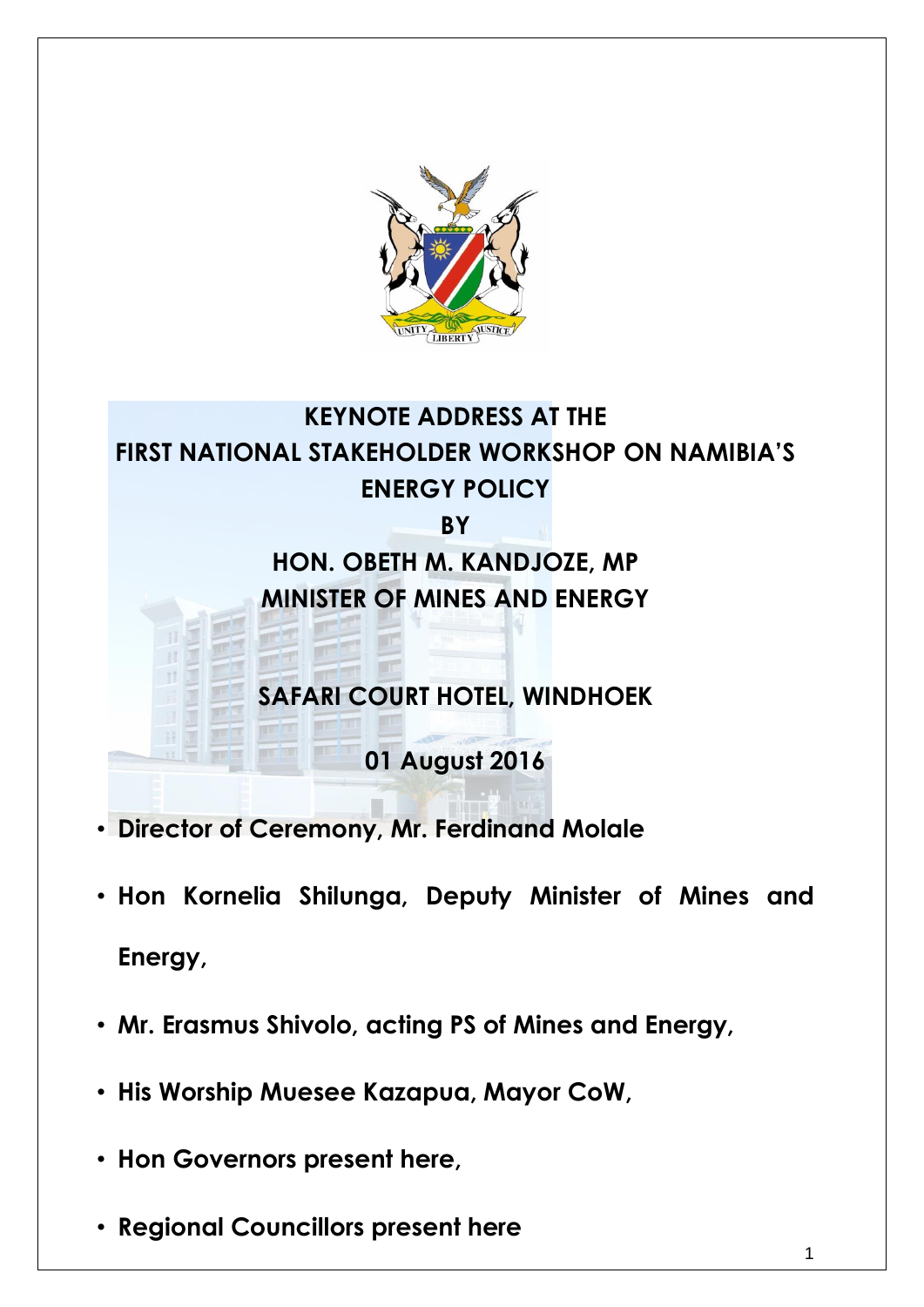- **Mrs. Foibe Namene, CEO of the ECB, and your staff,**
- **MD's and CEO's of all utilities and your staff present,**
- **Staff of the Ministry of Mines and Energy present,**
- **Representatives of other Government Ministries,**
- **Representatives of Commerce and Industry, and Experts,**
- **Members of the Media,**
- **Distinguished invited guests,**
- **Ladies and Gentlemen,**

It is with distinct pleasure and humility that I am standing here before many of you for the umpteenth time in the last couples of weeks if not months and this time addressing this first National Stakeholder Workshop on Namibia's National Energy Policy.

As the Minister of the Ministry of Mines and Energy, I am responsible for the development and implementation of policies that express the Government's ambitions and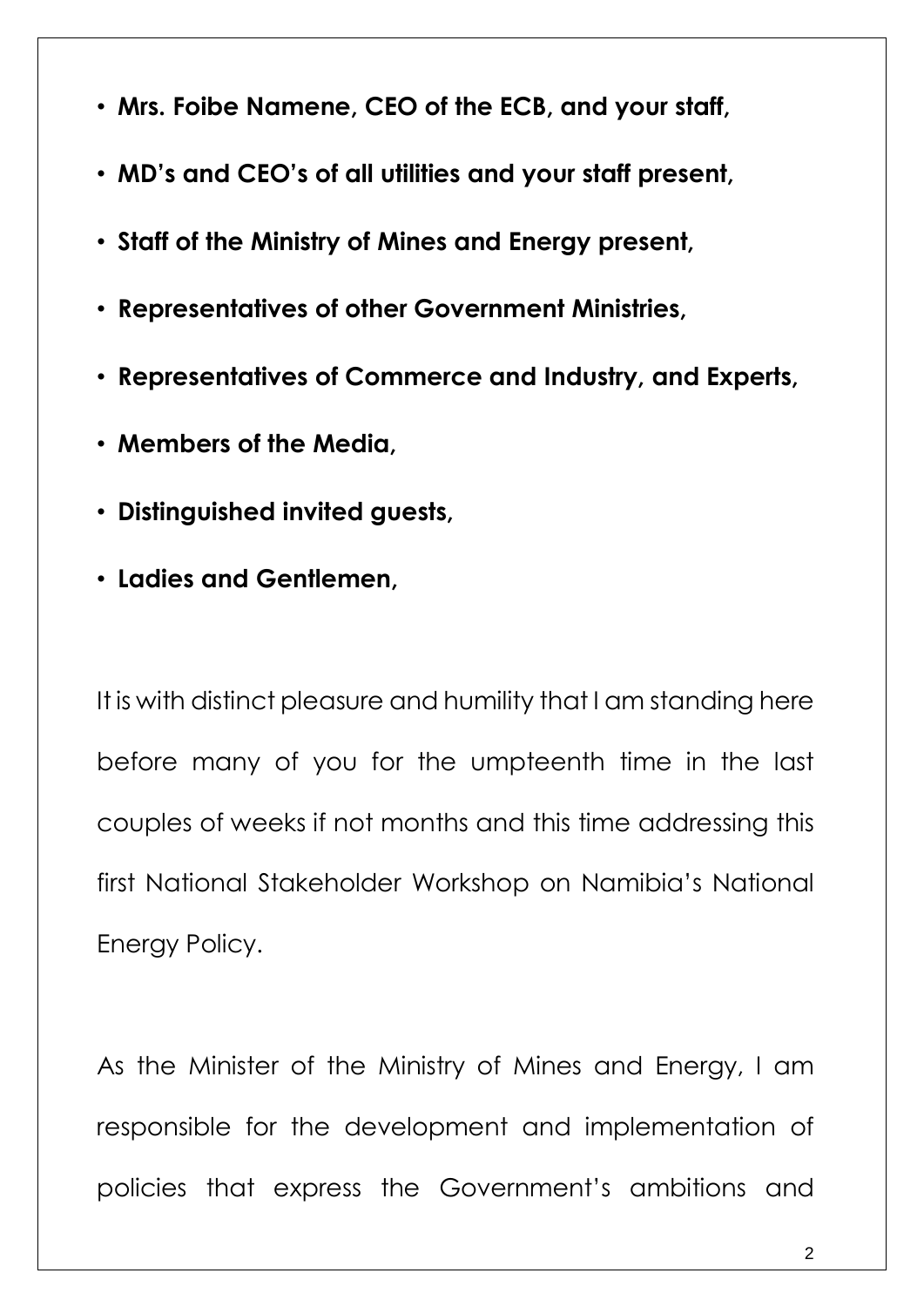intentions with regards to the country's mining activities, as well as the provision of energy to all Namibians.

Today, I am delighted to say that I will be donning my **Energy Hat**, and I will pay attention to energy-related matters.

Before I get to share some views and thoughts with regards to the country's energy sector, please allow me to thank all of you for taking time out of your very busy schedules to attend this workshop, and would like to encourage you to actively contribute to today's proceedings.

Having a large number and variety of stakeholders discuss our common energy future is bound to result in differences of opinion. We should treasure this diversity of opinions, for this is where solid debate can thrive, and good solutions are born. Rather than focusing on differences that may exist, I wish to further encourage you to actively listen to one another, and then seek ways in which we can constructively find common grounds in the common endeavor of moving forward together.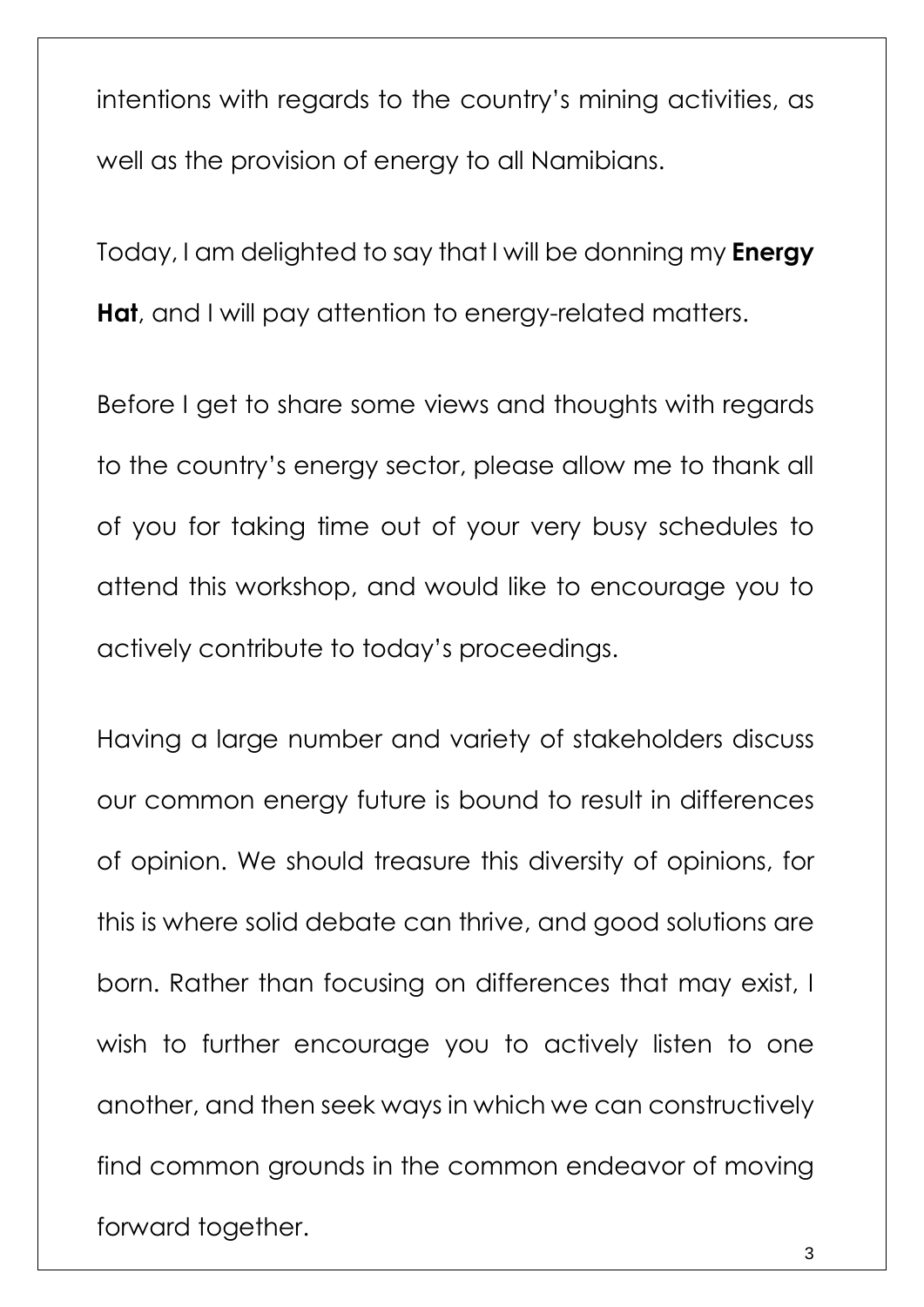Today, we are at a very important juncture, in that we will commence with the creation of a framework that will guide our country's energy future and could well be for a foreseeable medium to long term. **As such, our National Energy Policy is to express our shared ambitions for our common future.**

As an active participant in this important workshop you have a unique opportunity to express your opinion on any relevant matter. By synchronizing our views, ambitions and visions for the future we will one day all rightly and proudly say that we have been an intricate part in *creating our country's energy future*. For me personally, this is both exciting and important, and I hope that I can share my enthusiasm with you, and motivate you to express yourself on those energy-related matters that are important to you.

**Distinguished invited guests, ladies and gentlemen, we recognise that energy is** *the* **critical lubricant of modern life.** Without this very lubricant, most of what we consider to be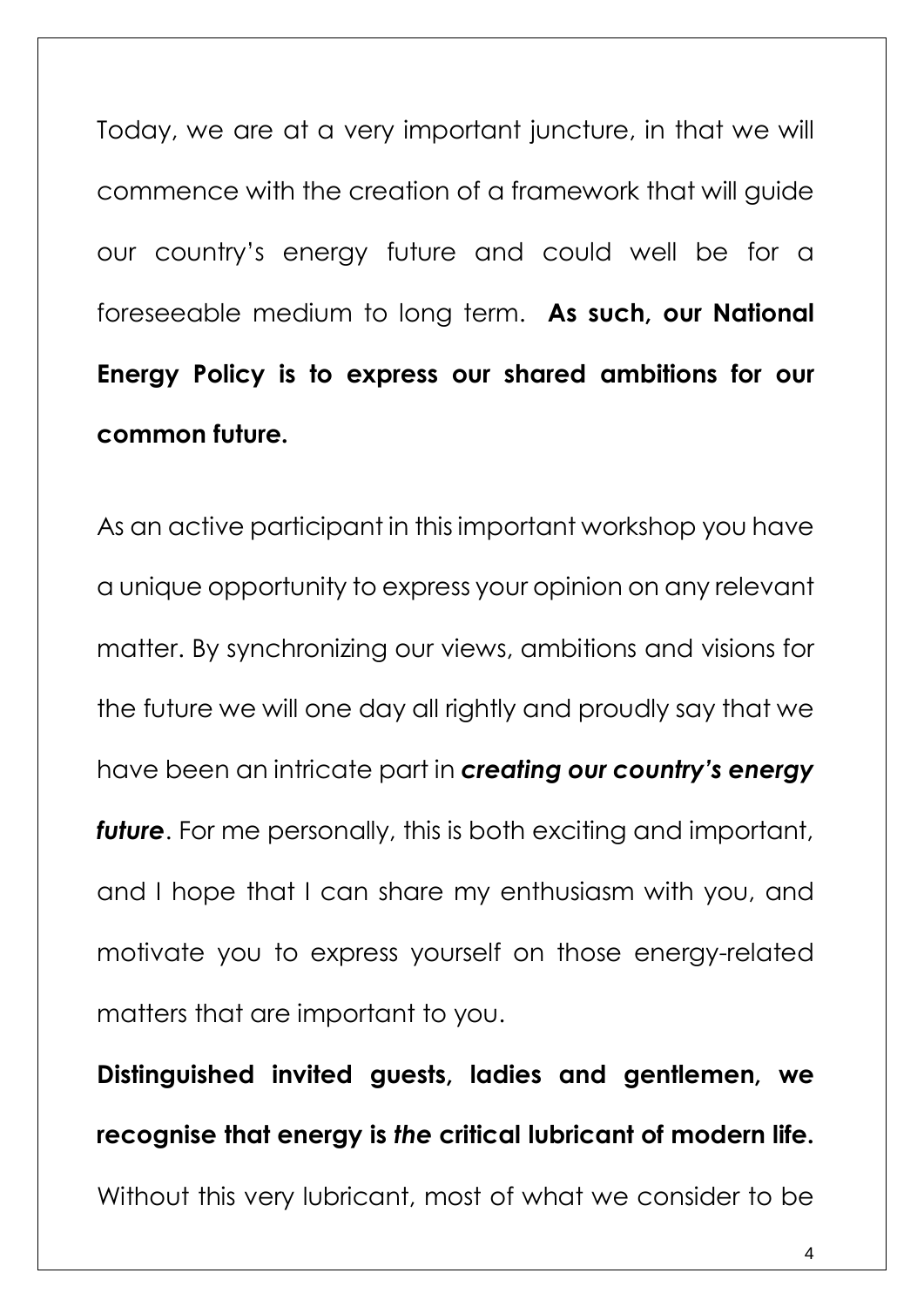common everyday services or commodities would simply not be available. *Energy is profoundly a key pre-requisite for Namibia's socio-economic development.*

The Government of Namibia considers the country's energy sector to be of strategic importance **for our nation's ongoing development.** It is therefore imperative that we structure the development of the energy sector in a manner that yields the most maximum development benefits, not only for the current generation, but for generations to come.

In view of the critical role that energy plays, the Ministry of Mines and Energy is currently guiding the development of three but separate national policy documents, namely

- the Policy for Independent Power Producers, or **"IPP Policy"**;
- the **"Renewable Energy Policy"**; and
- the **"National Energy Policy"**.

**The IPP Policy** is crucial in attracting investments in power generation projects that are to be undertaken by

5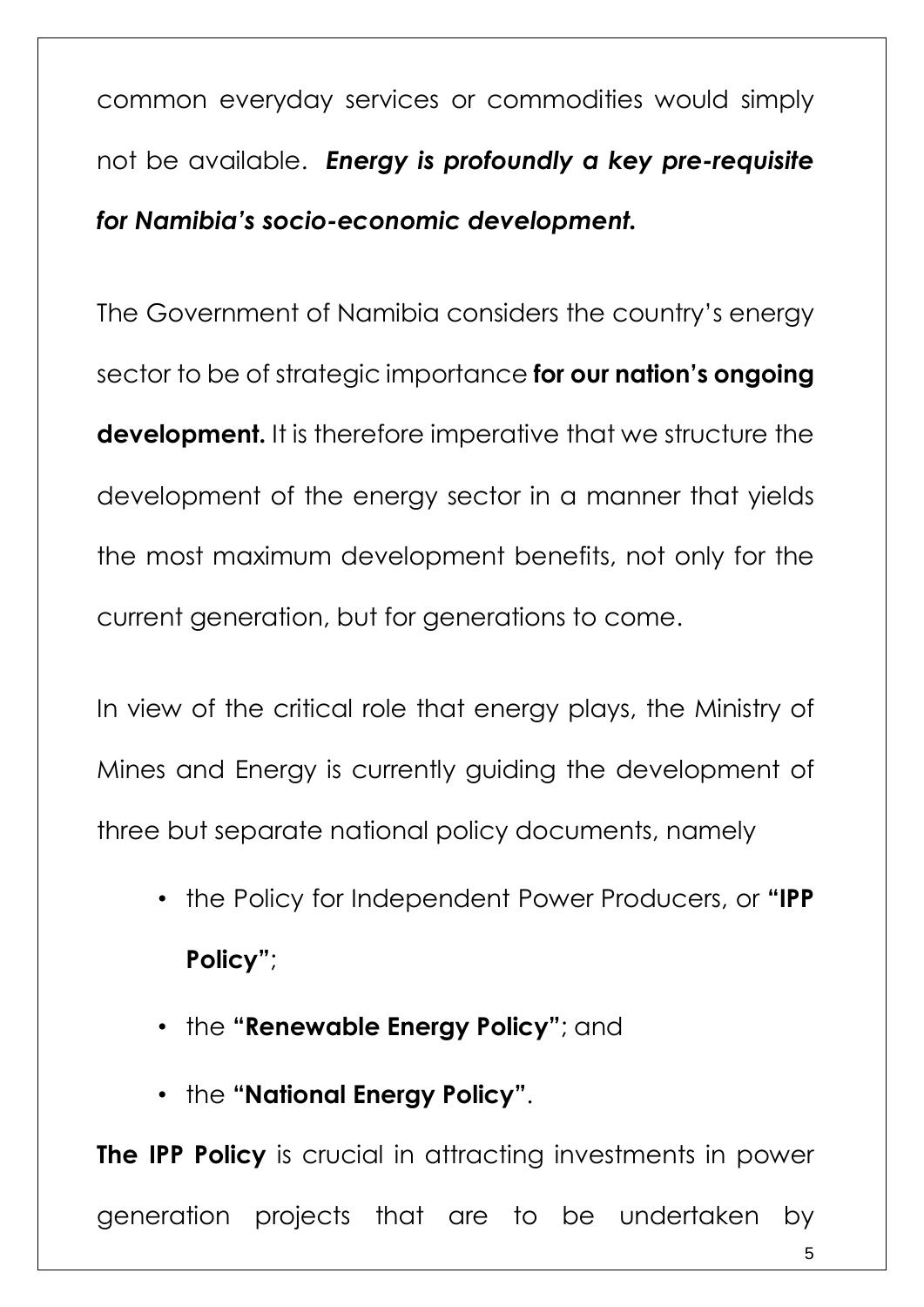Independent Power Producers. Government alone cannot shoulder the immense investment requirements necessary to ensure that the security of electricity supply can be met. This realisation necessitates that we create framework conditions that attract new investors to the sector, and that signals that Namibia is open for business and welcomes energy sector investments.

In an effort to better understand specific investor requirements

I have personally met with representatives from more than 30 organisations active in the electricity sector in the past two months. These consultative meetings have highlighted once again that we, as representatives of Government, can only truly shape Government policy if we are prepared to listen to the needs, wishes and aspirations of our stakeholders. Today, I can confidently state that I have a much better understanding of the issues and challenges facing investors who wish to be active in our electricity sector. At the same time, I have had the opportunity to share

6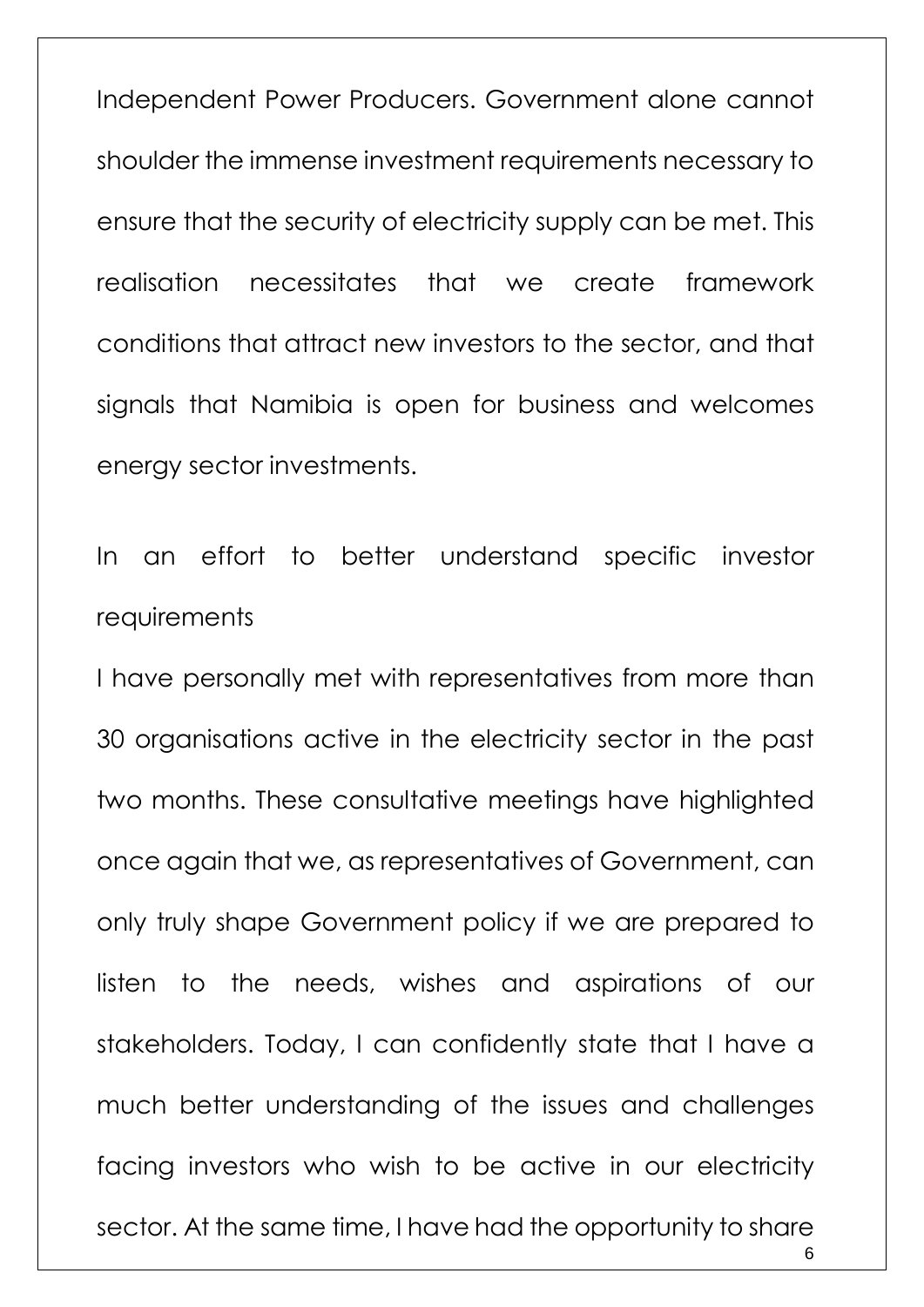some of my observations with sector players, and to communicate my aspirations for the sector.

It is crucial that the private sector plays an active role in addressing the future energy needs of the country. This will alleviate the funding burden faced by Government, relieve the borrowing requirements of our national utility NamPower, and introduce much-needed competition and innovation to Namibia. We realise that the private sector has a definite role to play, not only for the sake of investments, but also to introduce new expertise and technologies, and, very importantly, to contribute to the Government's development efforts. There are numerous opportunities for the private sector, ranging from conventional electricity supply solutions, to innovative off-grid business models, and investments in embedded and distributed generation, and others.

**Ladies and gentlemen,** this brings me to the second policy that is currently being developed under the guidance of the Ministry of Mines and Energy, namely the **Renewable Energy**

7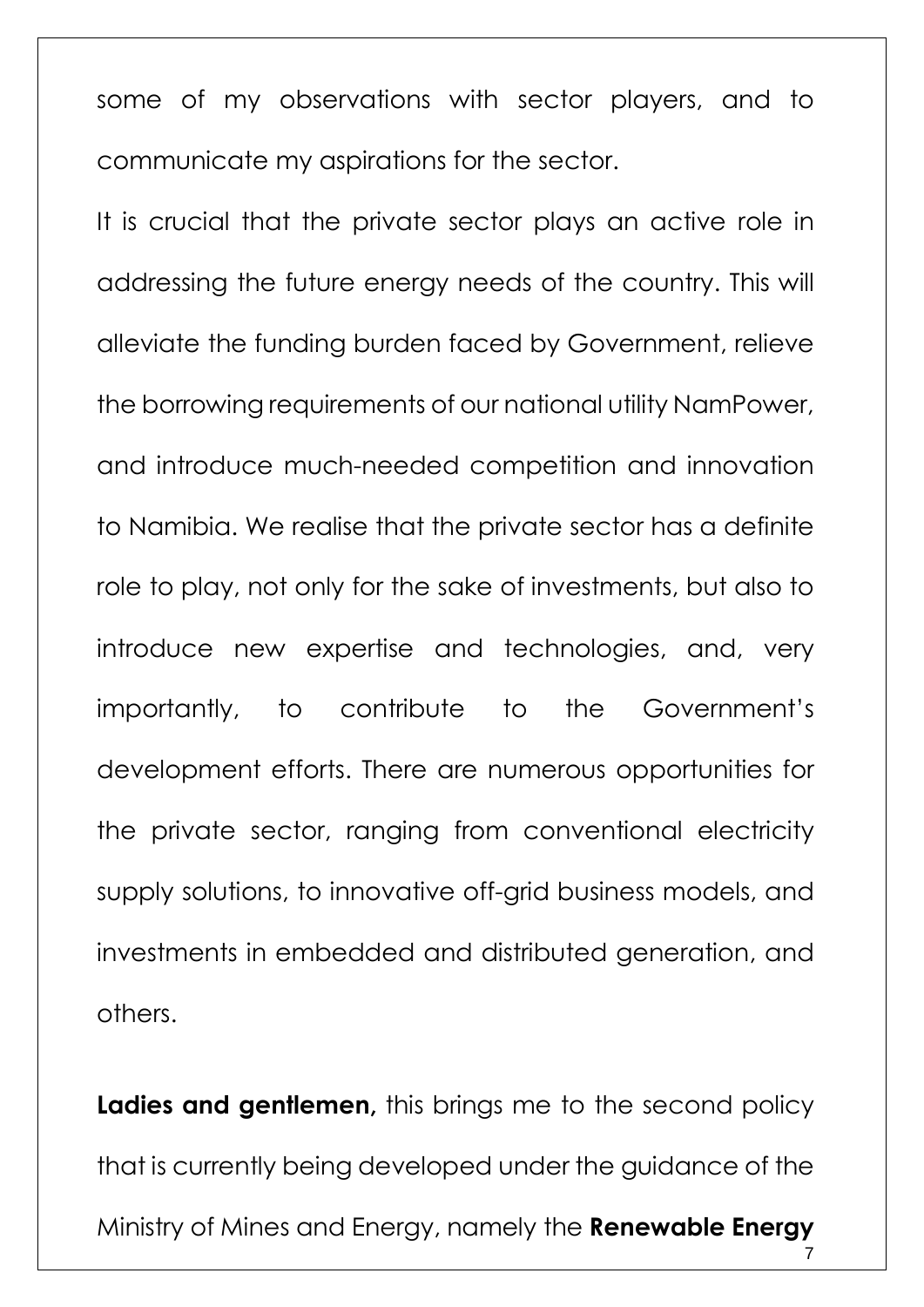**Policy.** Some of you have attended the final stakeholder workshop that took place last week Thursday. It is most evident that we have a number of very passionate renewable energy stakeholders, and I greatly appreciate your inputs and contributions in advancing the debate about renewable energy deployment in Namibia. I hope to be able to further tap into your wealth of knowledge, experience and passion to ensure that we can effectively implement the Renewable Energy Policy in future.

**Distinguished invited guest, Ladies and gentlemen,** let us now focus our attention on the third pillar of our policy development efforts, namely the **National Energy Policy,** which is the reason why we are meeting today. Allow me to repeat that I am excited about the development of this important policy, and I will tell you why in a little while.

Since 1998, the **White Paper on Energy Policy** has guided Namibia's energy sector as a whole. The sector has witnessed numerous transformations since 1998, and many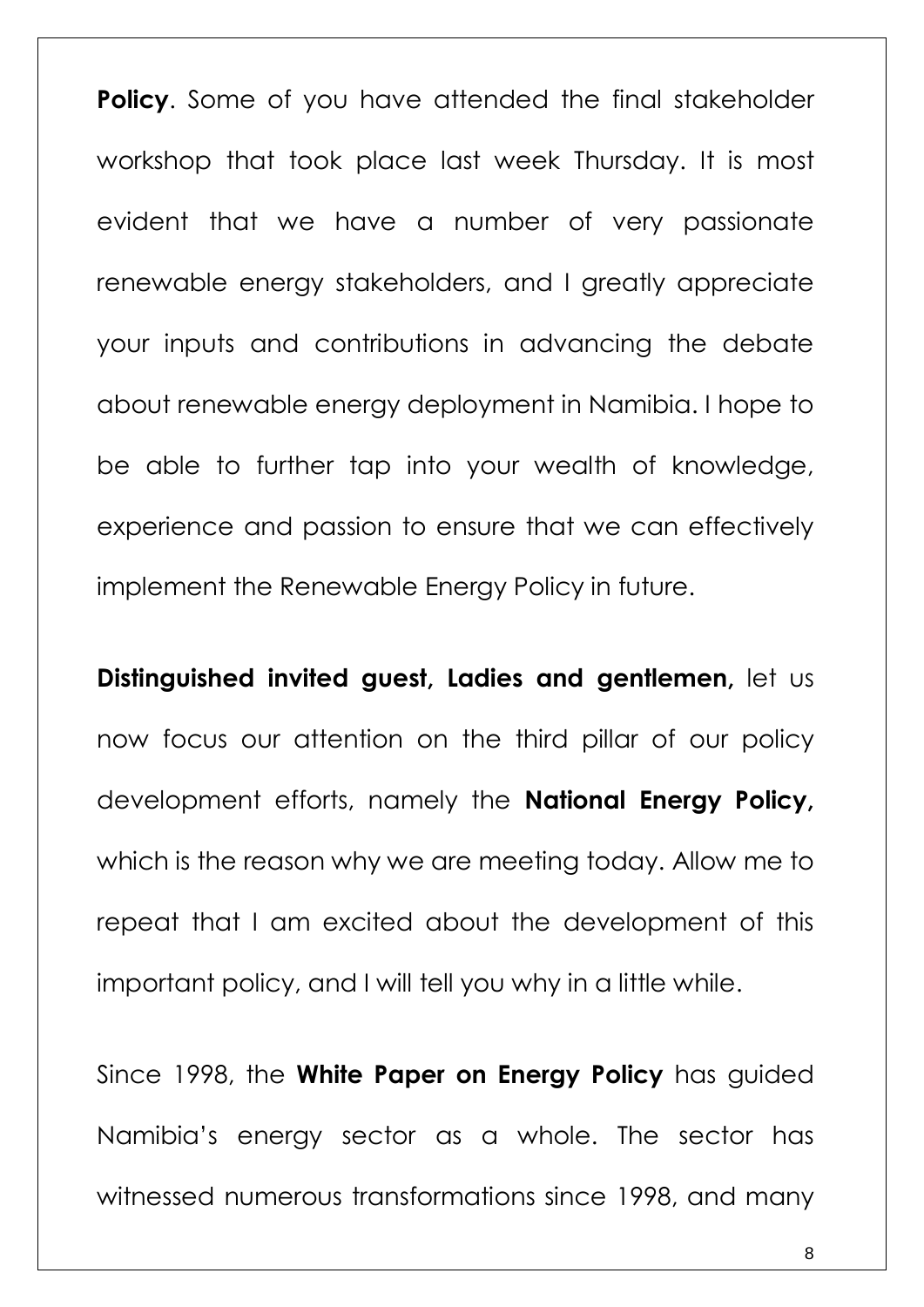of the original aspirations expressed in the White Paper have resulted in tangible progress and have had positive outcomes. At the same time, we recognise that times have changed, and that we need a new aspirational framework to guide our energy sector into the future.

The Ministry of Mines and Energy therefore decided that the White Paper should be comprehensively reviewed, with the aim to learn from the lessons of the past, and then develop a future-oriented **National Energy Policy.** This is what we have set out to achieve.

The policy development process commenced in May 2016, with the appointment of a Namibian consulting team comprising of energy experts from **Emcon**, **VO Consulting** and **RichAfrica Consultancy**. We recognise the considerable experience that this particular local consulting team has, and I am proud that we have the necessary local capacity to assist in formulating our very own National Energy Policy.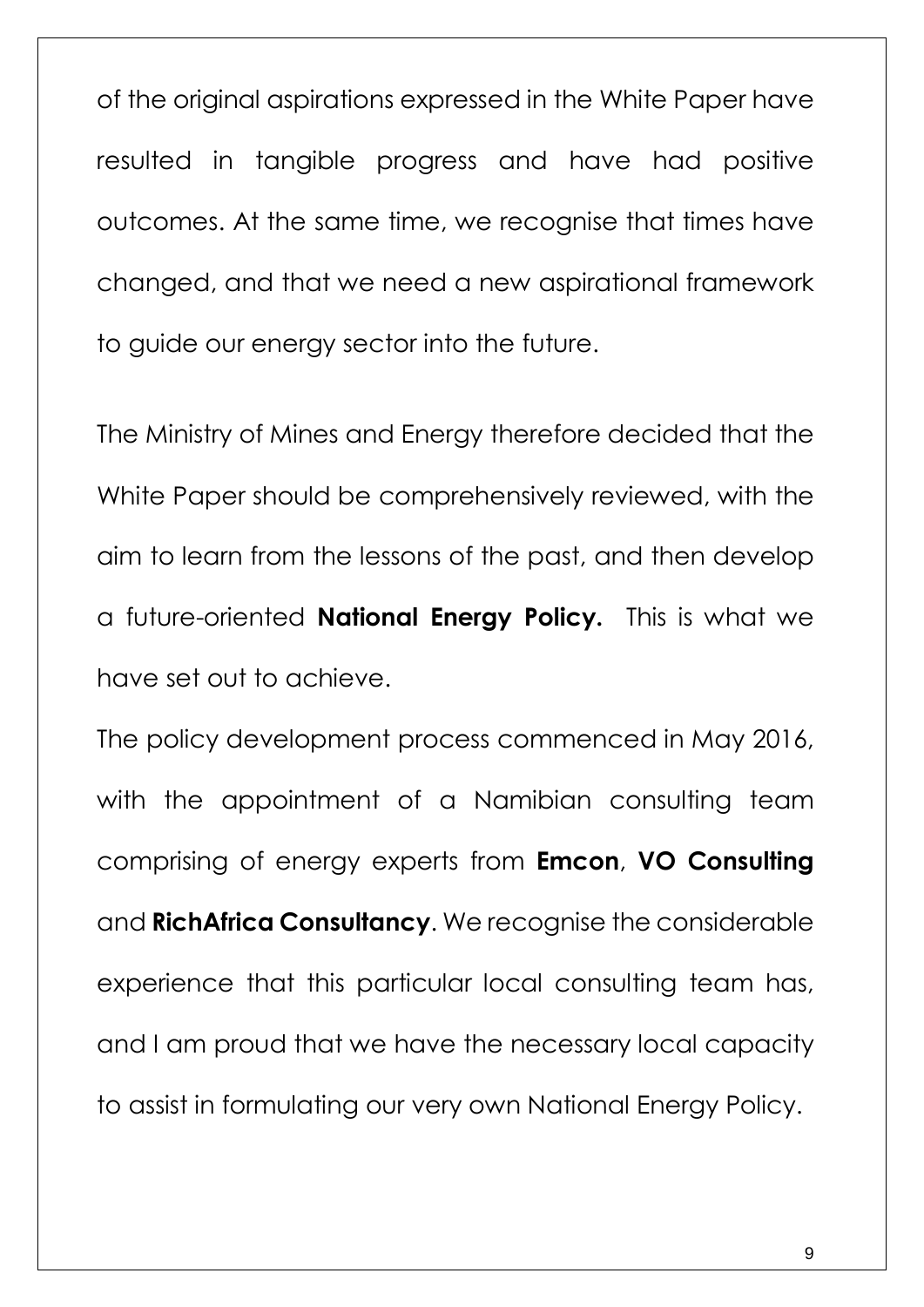Since the commencement of the project, the review of the White Paper has been completed. A series of focus group meetings was held across the country, during which we have collected a wealth of important stakeholder inputs. Today, the first phase of the policy development process culminates in this national workshop, which will consider the key pillars of the to-be-developed National Energy Policy, and will share with you the first conceptual framework.

It is my wish that today's proceedings will result in constructive stakeholder inputs, and provide the necessary impetus to allow us to embark on the next phase of the policy development process, which is the formulation of individual policy statements.

10 **Without pre-empting today's discussions, I wish to share some of my ambitions for the National Energy Policy with you:** I have already mentioned Namibia's security of supply situation. This is an issue of cardinal importance. We cannot continue to import 100% of the liquid fuels that are consumed in Namibia, and more than 60% of our electricity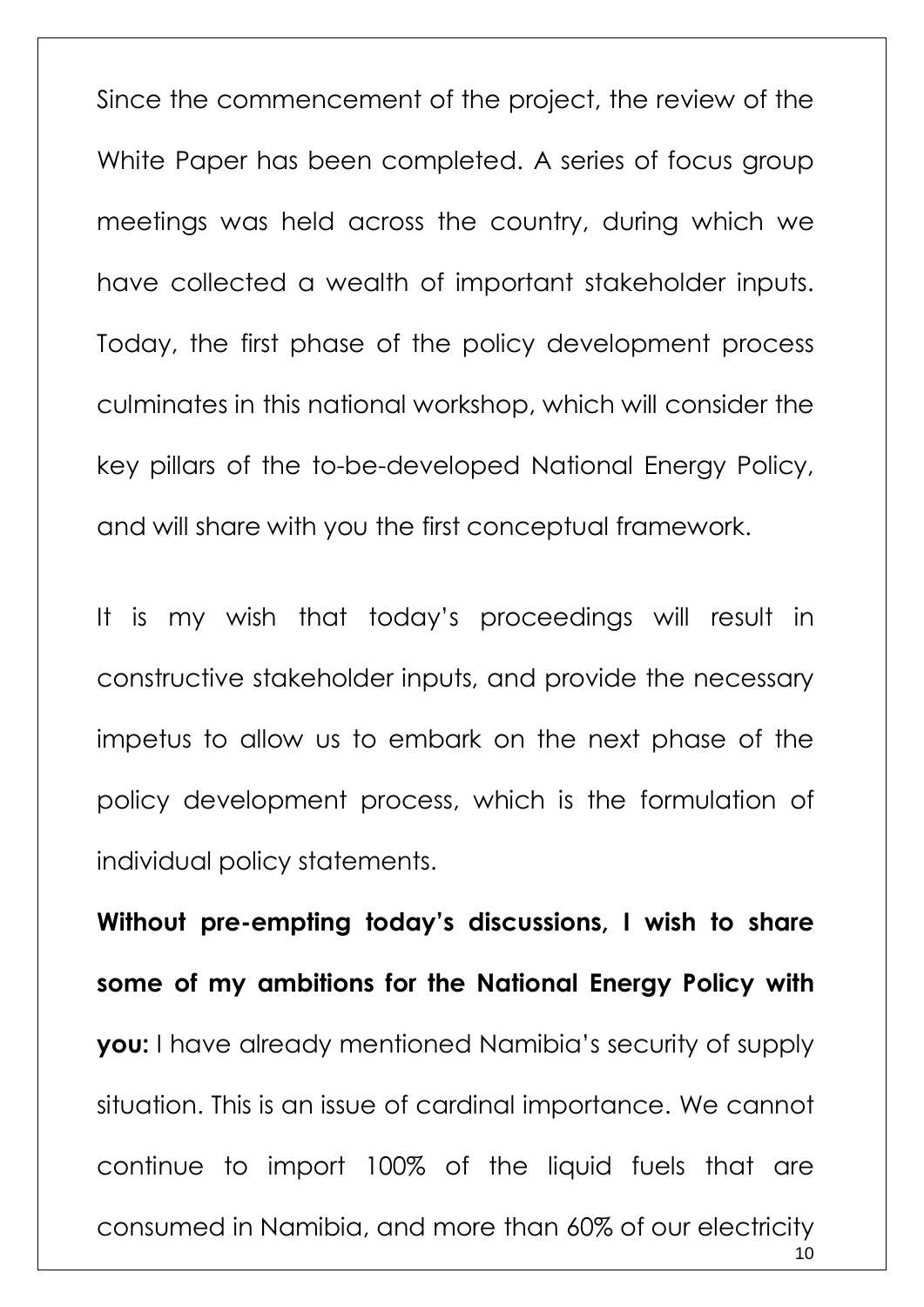requirements. Not only is this a strategic risk, it also perpetuates the export of capital that we could otherwise have used to develop Namibia. So, the security of our energy supplies has to be addressed and the use of local energy resources must be increased.

**Ladies and gentlemen**, we also have to make a concerted effort to ensure that our people have access to energy. But access to energy is not sufficient. Rather, we have to ensure that access to affordable energy is created, and more specifically, affordable modern energy. This is a challenge that many developing nations are grappling with, and Namibia is no exception.

Allow me to illustrate this point: our national electrification rate stands at around 34%. This implies that some two-thirds of our population still do not enjoy access to a modern form of energy such as electricity. For national development to include every Namibian, we have to increase the number of people who have access to electricity. However, creating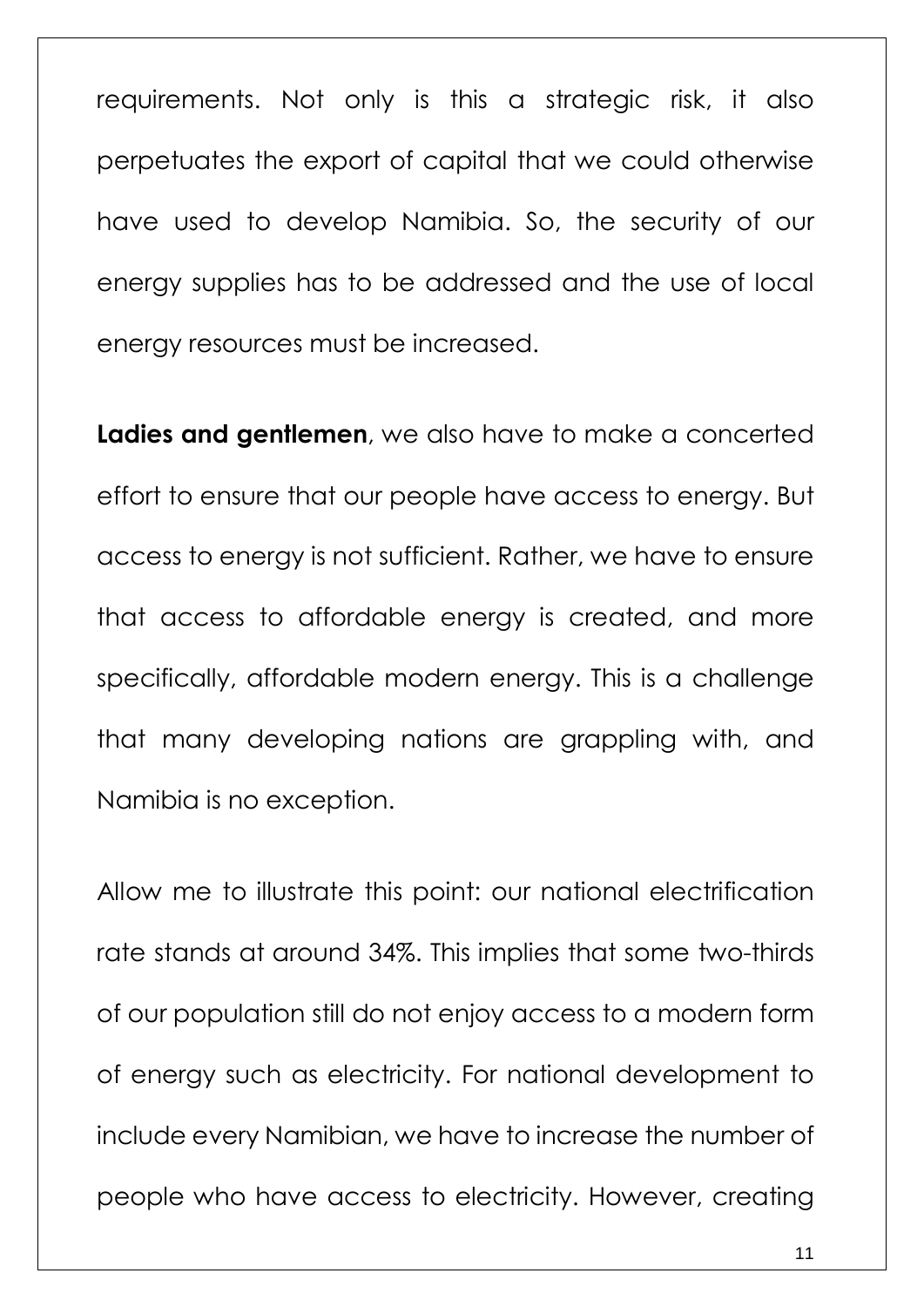access to electricity is expensive. Every year, Government makes available funds to further electrify rural Namibia. In this way, we have created tens of thousands of new connections since Independence, yet we are far from having brought electricity to every household in the country. This national challenge is another demonstration of where the Government and the private sector can meaningfully collaborate, and in this way, jointly develop the country. Let me re-iterate this point: private sector participation in the country's energy sector is undoubtedly a welcome development, your participation is encouraged!

I wish to also emphasise a few additional aspects with regards to our **National Energy Policy**: our common future depends on how well we achieve in bringing about sustainable socio-economic development, which results in empowerment and the upliftment of all sectors of society. *Our National Energy Policy should guide us in how best we can use our national energy resources to embark on such a common and shared development pathway.*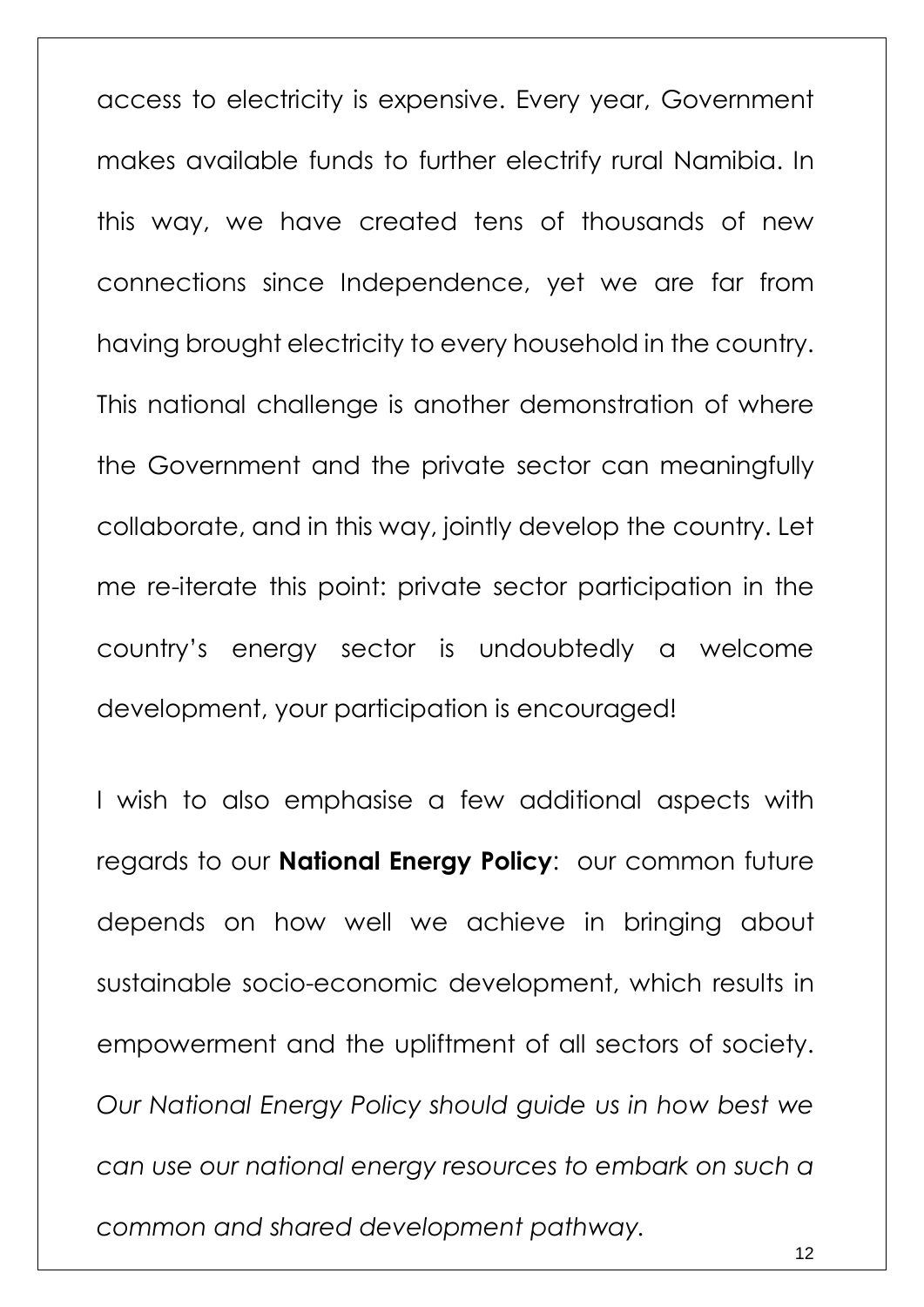At the same time, we are cognisant of the need to create national circumstances that ensure that **the country's energy mix is sustainable, and provides secure and affordable access to energy for all.** For this to happen we need to create efficient, regulated and diversified markets that focus on people's needs, while benefitting from our considerable local resource endowments when technically feasible and financially viable.

It is this vision that Namibia's energy sector can and should achieve that is – in my opinion – central to **unlocking our common development future, and create benefits that we and our children can enjoy.**

**On a practical note: we recognise that we do not** *eat* **energy** *but profoundly realise that we need energy to be able to eat.* This expresses my personal view on the pivotal role that energy plays in supporting the multitude of national development efforts that the Government is tasked with. Therefore, the **National Energy Policy** has to pronounce itself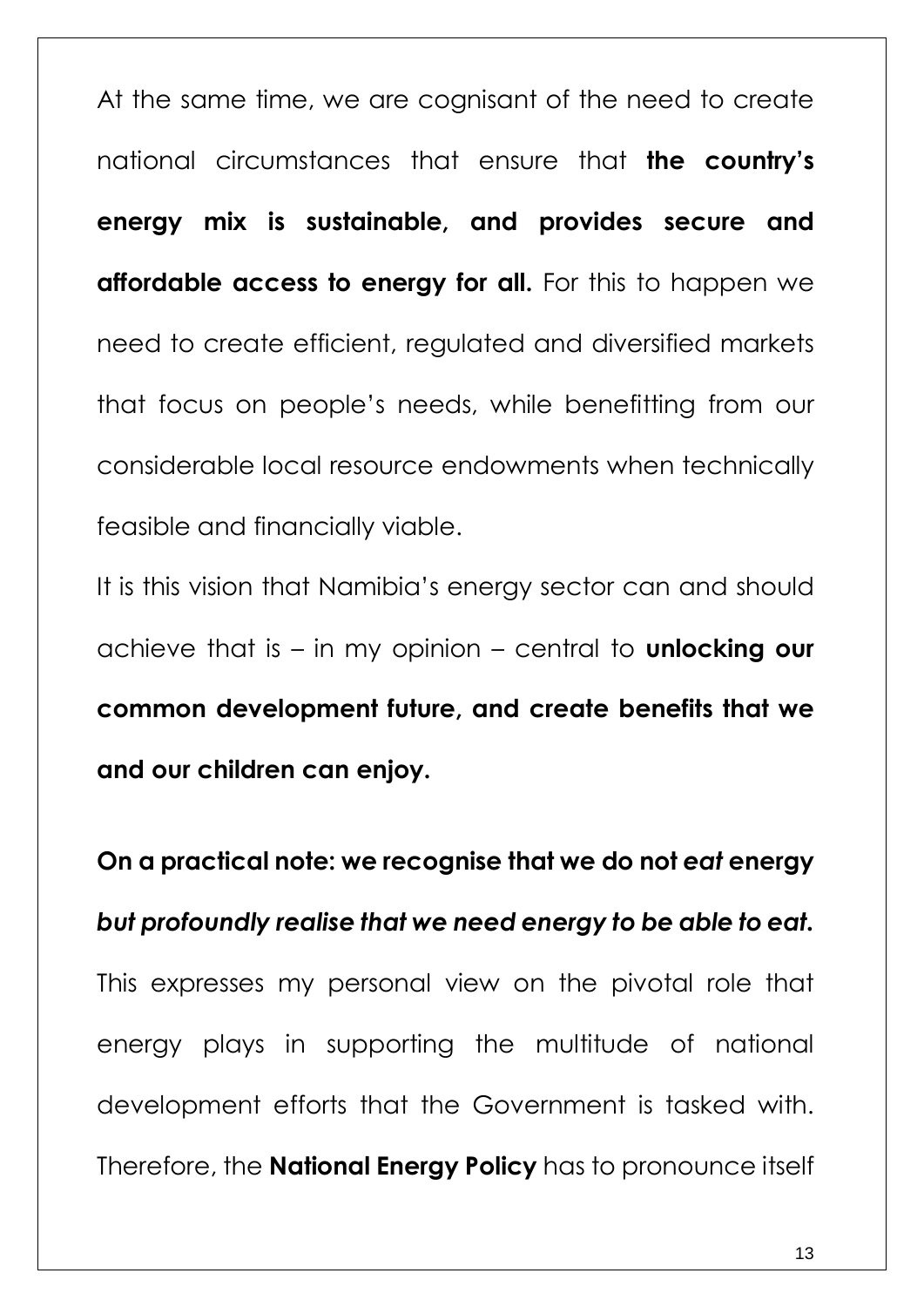on why we do what we intend to do, what we want to achieve, and how we will be going about it.

**Namibia's energy sector can become our national development engine, our locomotive for local value creation.** At the same time, we must remain realistic. Such a machinery must first be created before it can be put to effective use. *We therefore have to understand that it is our job to envision the machinery, and get it to do what we have designed it to do. This is a challenge that we are all faced with – we will have to be ambitious, while remaining goaloriented to get the job done.*

**Specifically, ladies and gentlemen distinguished invited guest, we have to find ways**

- for the more than one-half of all Namibians that remain without access to modern energy to be effectively included in the country's economy;
- how we can wean ourselves off the dependency on fossil fuels and imported electricity;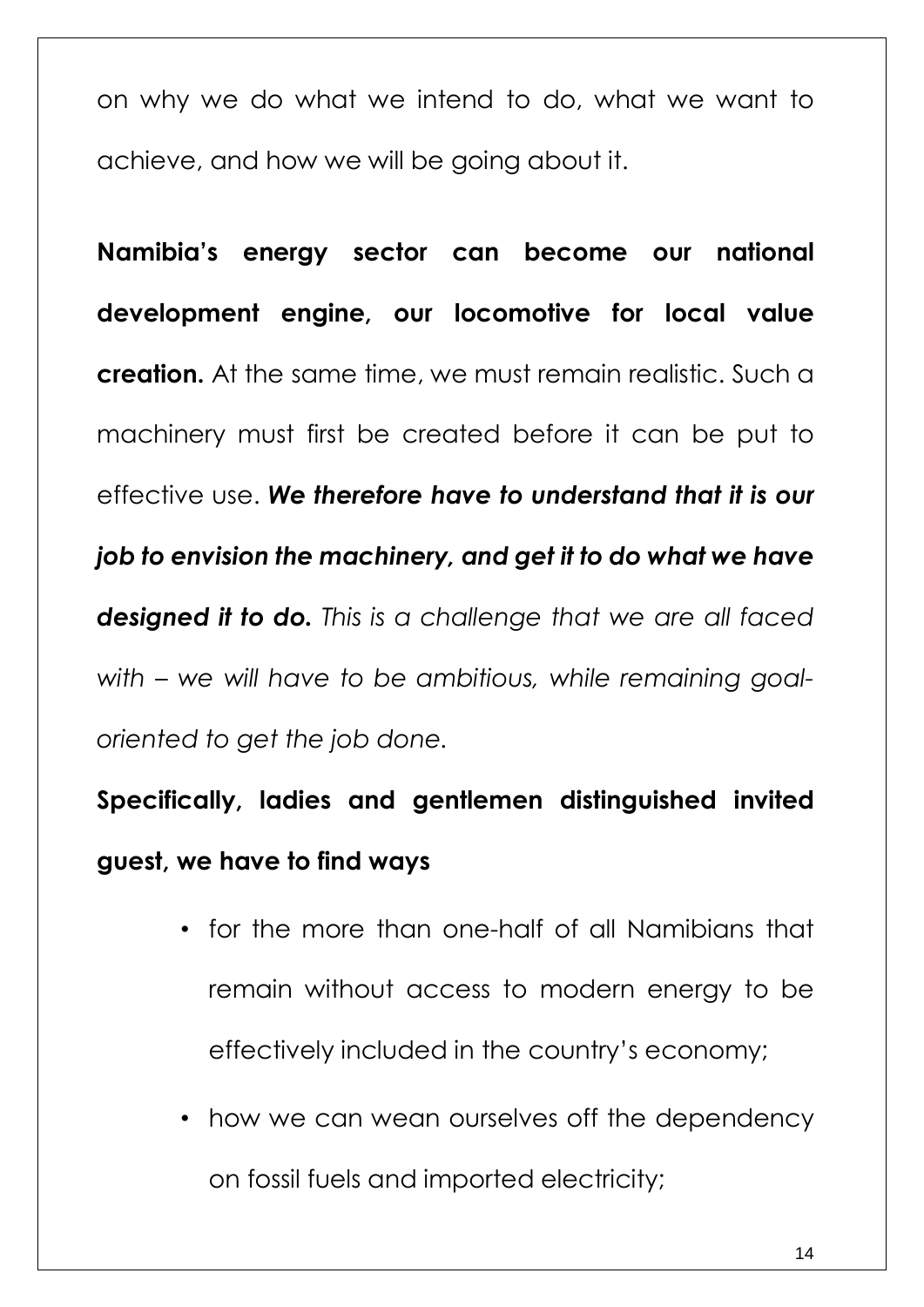- how electricity distributors, independent power producers and the national electricity utility can contribute to actively drive national development efforts;
- how we can discover, develop and make use of our own energy resources, including oil and gas resources, as well as Namibia's vast renewable energy resource endowments; and
- how we can best capitalise on our local advantages and strengths to energise national development in all its facets.

**Ladies and gentlemen**, envisaging the future is not entirely easy. But it is essential if we are to be the masters of our destiny, and actively build the future that we all would have planned for. It is with these remarks that I hope to have given you a motivated vision for why today's gathering is indeed a game-changing event *and why your inputs are so critically*